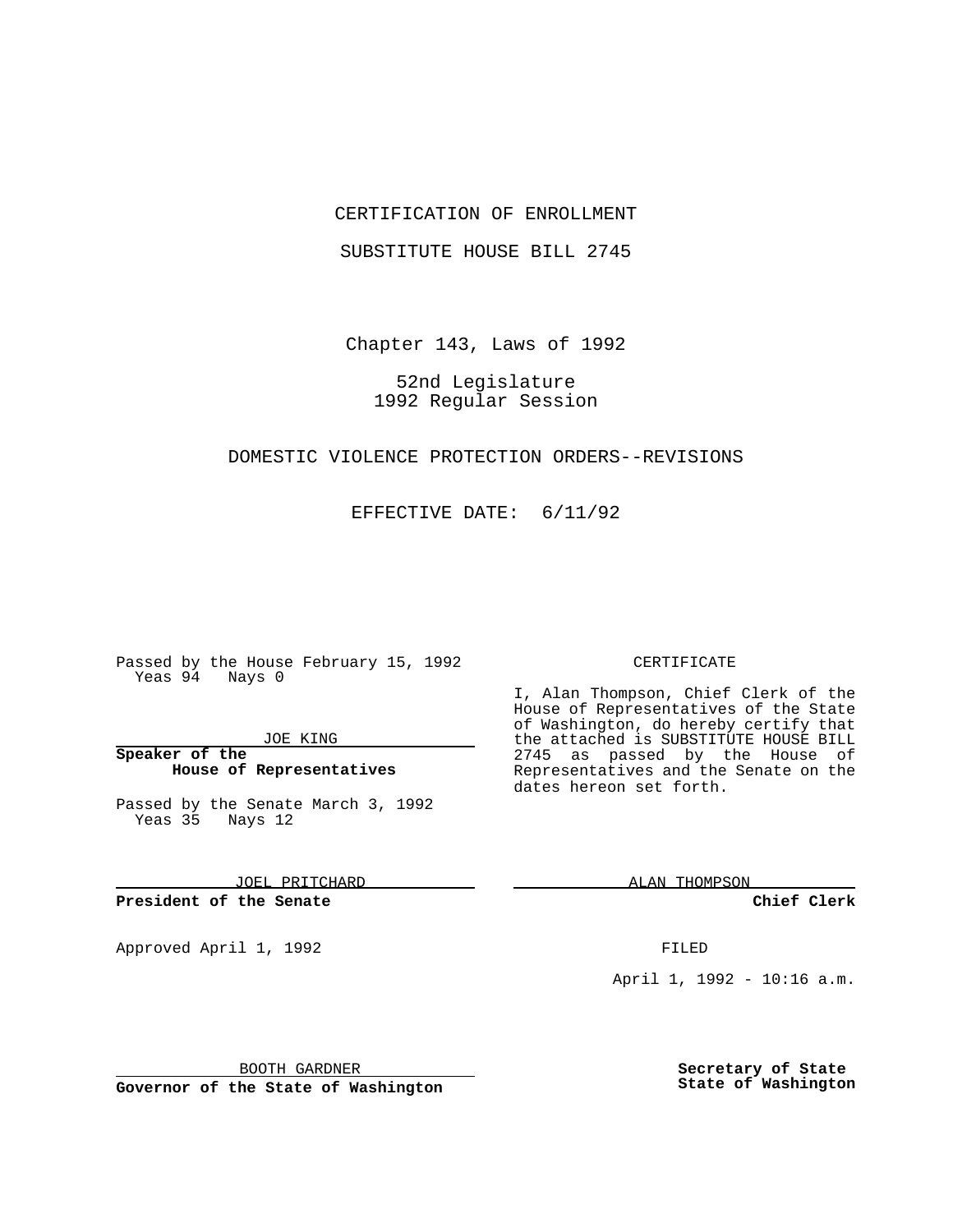# **SUBSTITUTE HOUSE BILL 2745** \_\_\_\_\_\_\_\_\_\_\_\_\_\_\_\_\_\_\_\_\_\_\_\_\_\_\_\_\_\_\_\_\_\_\_\_\_\_\_\_\_\_\_\_\_\_\_

\_\_\_\_\_\_\_\_\_\_\_\_\_\_\_\_\_\_\_\_\_\_\_\_\_\_\_\_\_\_\_\_\_\_\_\_\_\_\_\_\_\_\_\_\_\_\_

Passed Legislature - 1992 Regular Session

### **State of Washington 52nd Legislature 1992 Regular Session**

**By** House Committee on Judiciary (originally sponsored by Representatives H. Myers, Belcher, Forner, Brough, Mitchell, Ogden, Appelwick, Morris, Riley, Ludwig, Paris, Wineberry, Winsley, Scott, Wood, Ferguson, Hochstatter, Sheldon, J. Kohl and Brekke)

Read first time 02/07/92.

 AN ACT Relating to court orders for protection; amending RCW 26.50.050, 26.50.060, 26.50.070, 26.50.090, 26.50.100, 10.14.070, 10.14.080, 10.14.090, 10.14.100, and 10.14.110; adding new sections to chapter 26.50 RCW; and adding new sections to chapter 10.14 RCW.

5 BE IT ENACTED BY THE LEGISLATURE OF THE STATE OF WASHINGTON:

6 **Sec. 1.** RCW 26.50.050 and 1984 c 263 s 6 are each amended to read 7 as follows:

8 Upon receipt of the petition, the court shall order a hearing which 9 shall be held not later than fourteen days from the date of the order. 10 Except as provided in section 4 of this act, personal service shall be 11 made upon the respondent not less than five court days prior to the 12 hearing. If timely personal service cannot be made, the court ((may)) 13 shall set a new hearing date and shall either require additional 14 attempts at obtaining personal service or permit service by publication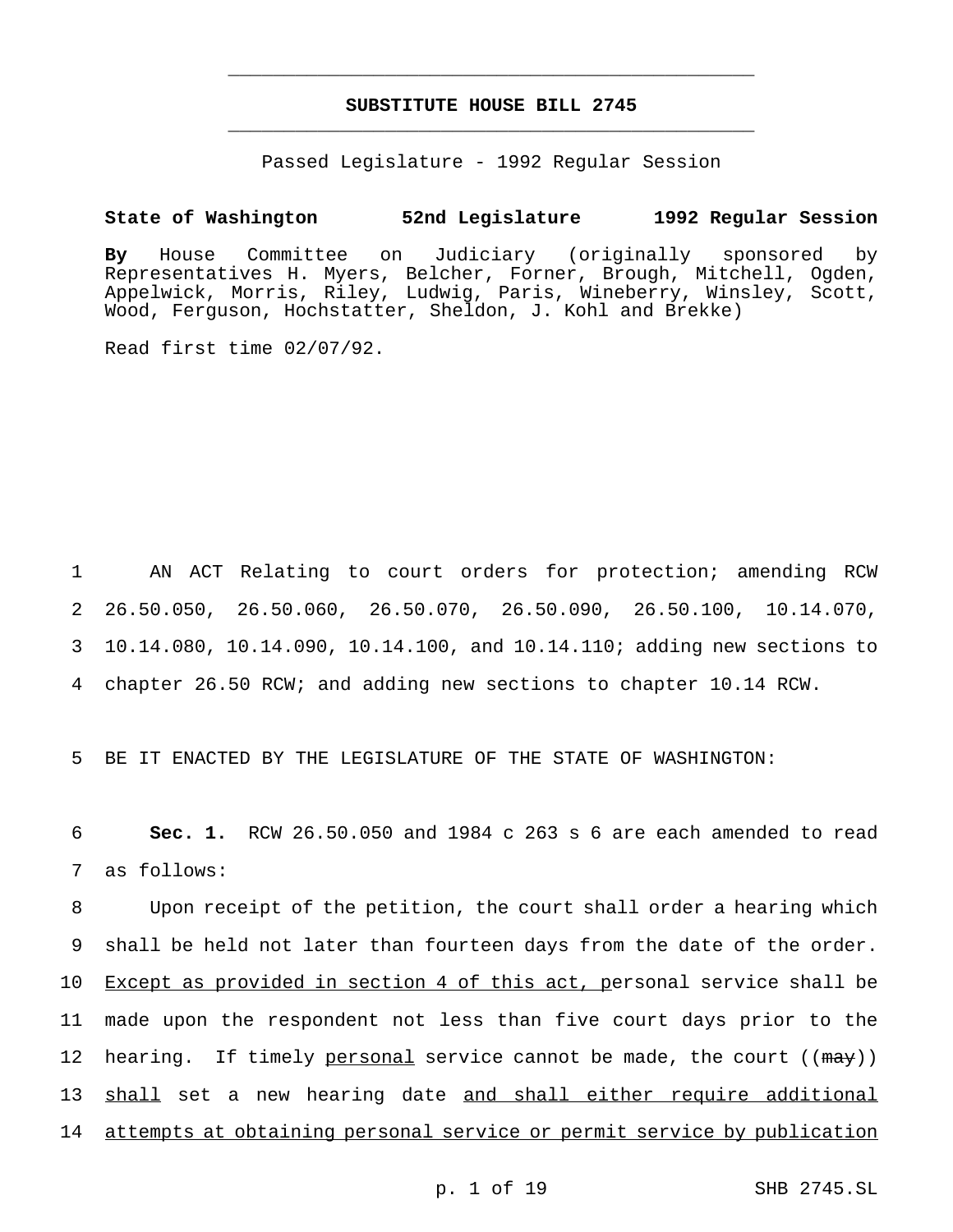1 as provided in section 4 of this act. If the court permits service by 2 publication, the court shall set the hearing date not later than 3 twenty-four days from the date of the order. The court may issue an ex parte order for protection pending the hearing as provided in RCW 26.50.070 and section 4 of this act.

 **Sec. 2.** RCW 26.50.060 and 1989 c 411 s 1 are each amended to read as follows:

 (1) Upon notice and after hearing, the court may provide relief as follows:

(a) Restrain a party from committing acts of domestic violence;

 (b) Exclude the respondent from the dwelling which the parties 12 share or from the residence of the petitioner;

 (c) On the same basis as is provided in chapter 26.09 RCW, the court shall make residential provision with regard to minor children of the parties. However, parenting plans as specified in chapter 26.09 16 RCW shall not be required under this chapter;

 (d) Order the respondent to participate in treatment or counseling services;

 (e) Order other relief as it deems necessary for the protection of a family or household member, including orders or directives to a peace 21 officer, as allowed under this chapter;

 (f) Require the respondent to pay the filing fee and court costs, including service fees, and to reimburse the petitioner for costs incurred in bringing the action, including a reasonable attorney's fee. If the petitioner has been granted leave to proceed in forma pauperis, the court may require the respondent to pay the filing fee and costs, including services fees, to the county or municipality incurring the expense; and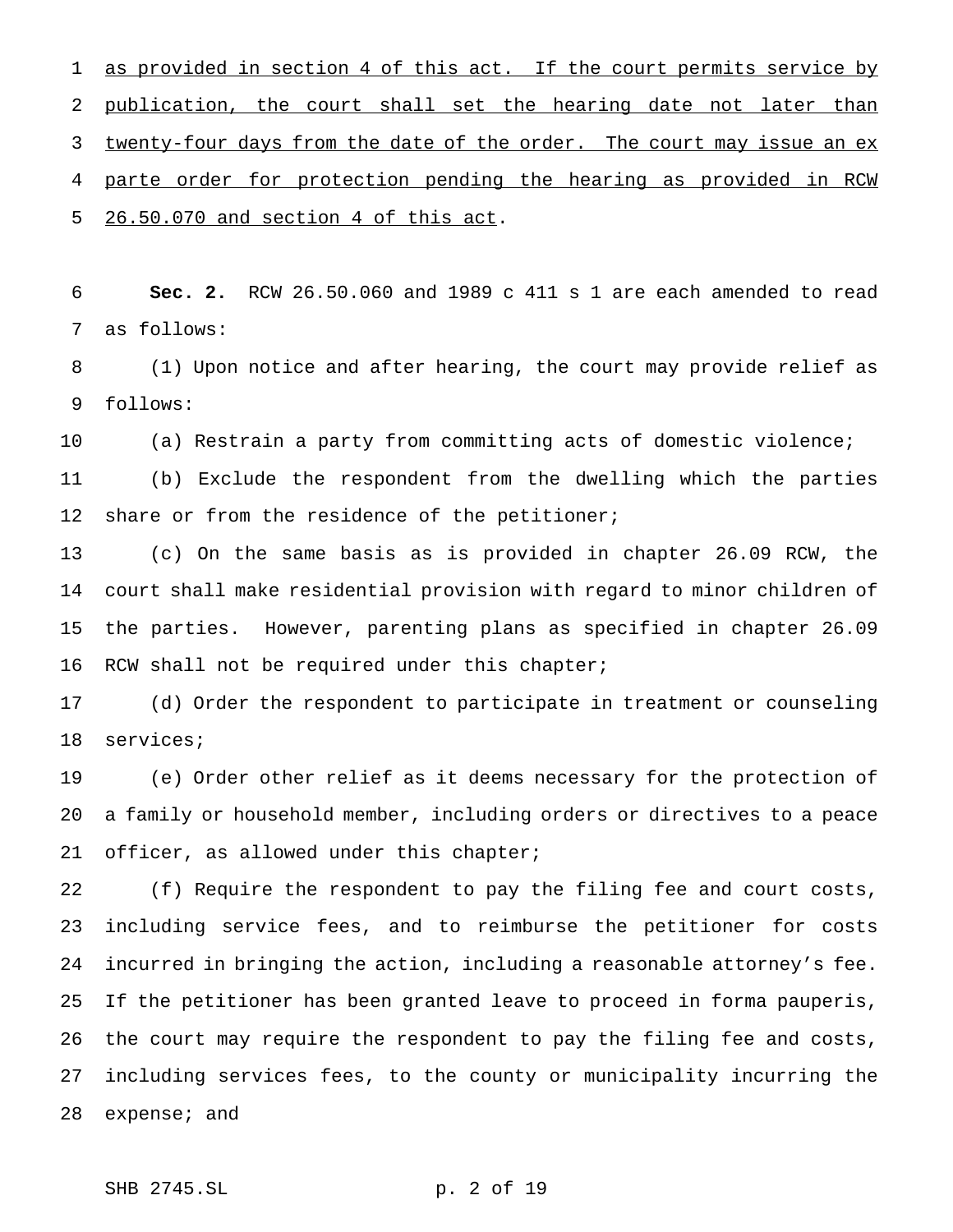1 (g) Restrain any party from having any contact with the victim of 2 domestic violence or the victim's children or members of the victim's 3 household.

4 (2) Any relief granted by the order for protection, other than a 5 judgment for costs, shall be for a fixed period not to exceed one year 6 if the restraining order restrains the respondent from contacting the 7 respondent's minor children. If the petitioner has petitioned for 8 relief on his or her own behalf or on behalf of the petitioner's family 9 or household members or minor children that are not also the 10 respondent's minor children, and the court finds that the respondent is 11 likely to resume acts of domestic violence against the petitioner or 12 the petitioner's family or household members or minor children when the 13 <u>order expires, the court may either (a) grant relief for a fixed period</u> 14 not to exceed one year; (b) grant relief for a fixed period in excess 15 of one year; or (c) enter a permanent order of protection.

16 11 If the petitioner has petitioned for relief on behalf of the 17 respondent's minor children, the court shall advise the petitioner that 18 if the petitioner wants to continue protection for a period beyond one 19 year the petitioner may either petition for renewal pursuant to the 20 provisions of this chapter or may seek relief pursuant to the 21 provisions of chapter 26.09 RCW.

22 (3) If the court grants an order for a fixed time period, the 23 petitioner may apply for renewal of the order by filing a petition for 24 renewal at any time within the three months before the order expires. 25 The petition for renewal shall state the reasons why the petitioner 26 seeks to renew the protection order. Upon receipt of the petition for 27 renewal the court shall order a hearing which shall be not later than 28 fourteen days from the date of the order. Except as provided in 29 section 4 of this act, personal service shall be made on the respondent 30 not less than five days before the hearing. If timely service cannot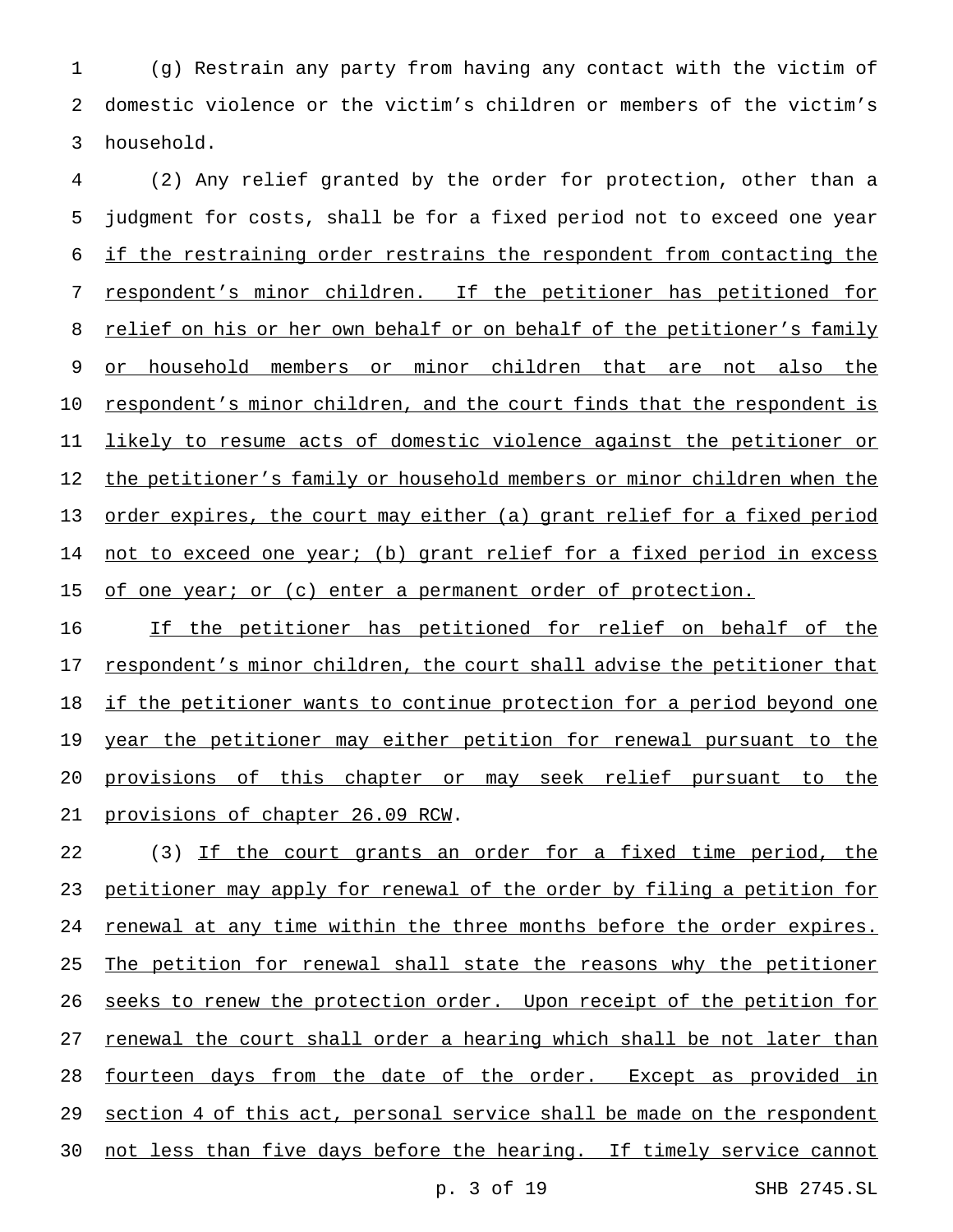1 be made the court shall set a new hearing date and shall either require additional attempts at obtaining personal service or permit service by publication as provided in section 4 of this act. If the court permits service by publication, the court shall set the new hearing date not later than twenty-four days from the date of the order. If the order expires because timely service cannot be made the court shall grant an ex parte order of protection as provided in RCW 26.50.070. The court 8 shall grant the petition for renewal unless the respondent proves by a 9 preponderance of the evidence that the respondent will not resume acts of domestic violence against the petitioner or the petitioner's children or family or household members when the order expires. The 12 court may renew the protection order for another fixed time period or 13 may enter a permanent order as provided in this section. The court may 14 award court costs, service fees, and reasonable attorneys' fees as 15 provided in subsection (1) (f) of this section.

16 (4) In providing relief under this chapter, the court may realign the designation of the parties as "petitioner" and "respondent" where the court finds that the original petitioner is the abuser and the original respondent is the victim of domestic violence.

20 (5) The court order shall specify the date the order expires if any. The court order shall also state whether the court issued the protection order following personal service or service by publication 23 and whether the court has approved service by publication of an order issued under this section.

 **Sec. 3.** RCW 26.50.070 and 1989 c 411 s 2 are each amended to read as follows:

 (1) Where an application under this section alleges that irreparable injury could result from domestic violence if an order is not issued immediately without prior notice to the respondent, the SHB 2745.SL p. 4 of 19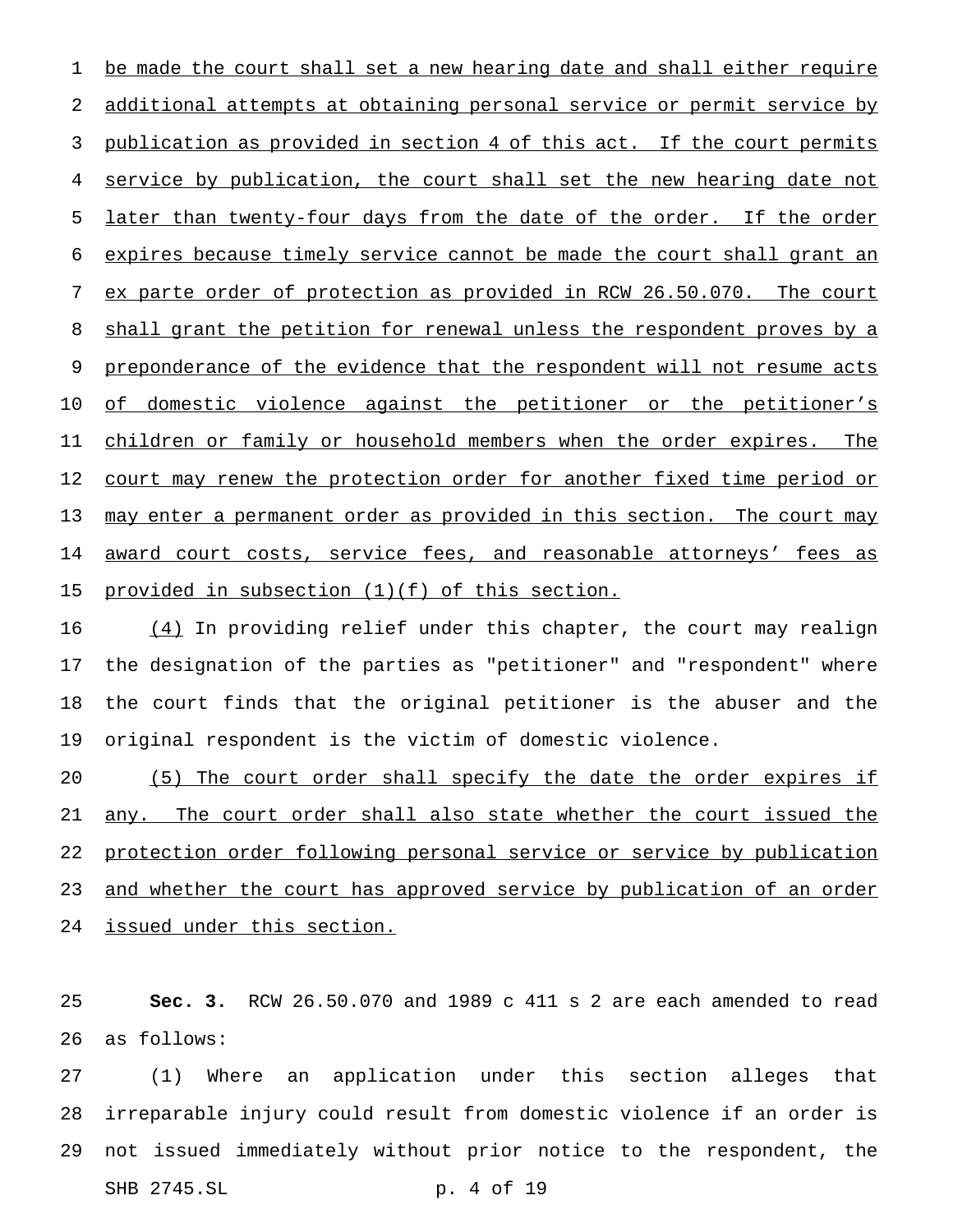court may grant an ex parte temporary order for protection, pending a full hearing, and grant relief as the court deems proper, including an order:

 (a) Restraining any party from committing acts of domestic violence;

 (b) Excluding any party from the dwelling shared or from the residence of the other until further order of the court;

 (c) Restraining any party from interfering with the other's custody of the minor children or from removing the children from the 10 jurisdiction of the court; and

 (d) Restraining any party from having any contact with the victim of domestic violence or the victim's children or members of the victim's household.

 (2) Irreparable injury under this section includes but is not limited to situations in which the respondent has recently threatened petitioner with bodily injury or has engaged in acts of domestic violence against the petitioner.

 (3) The court shall hold an ex parte hearing in person or by telephone on the day the petition is filed or on the following judicial day.

 (4) An ex parte temporary order for protection shall be effective 22 for a fixed period not to exceed fourteen days( $(\tau, \text{but})$ ) or twenty-four 23 days if the court has permitted service by publication under section 4 24 of this act. The ex parte order may be reissued. A full hearing, as provided in this chapter, shall be set for not later than fourteen days 26 from the issuance of the temporary order or not later than twenty-four 27 days if service by publication is permitted. Except as provided in RCW 28 26.50.050 and section 4 of this act, the respondent shall be personally served with a copy of the ex parte order along with a copy of the petition and notice of the date set for the hearing.

p. 5 of 19 SHB 2745.SL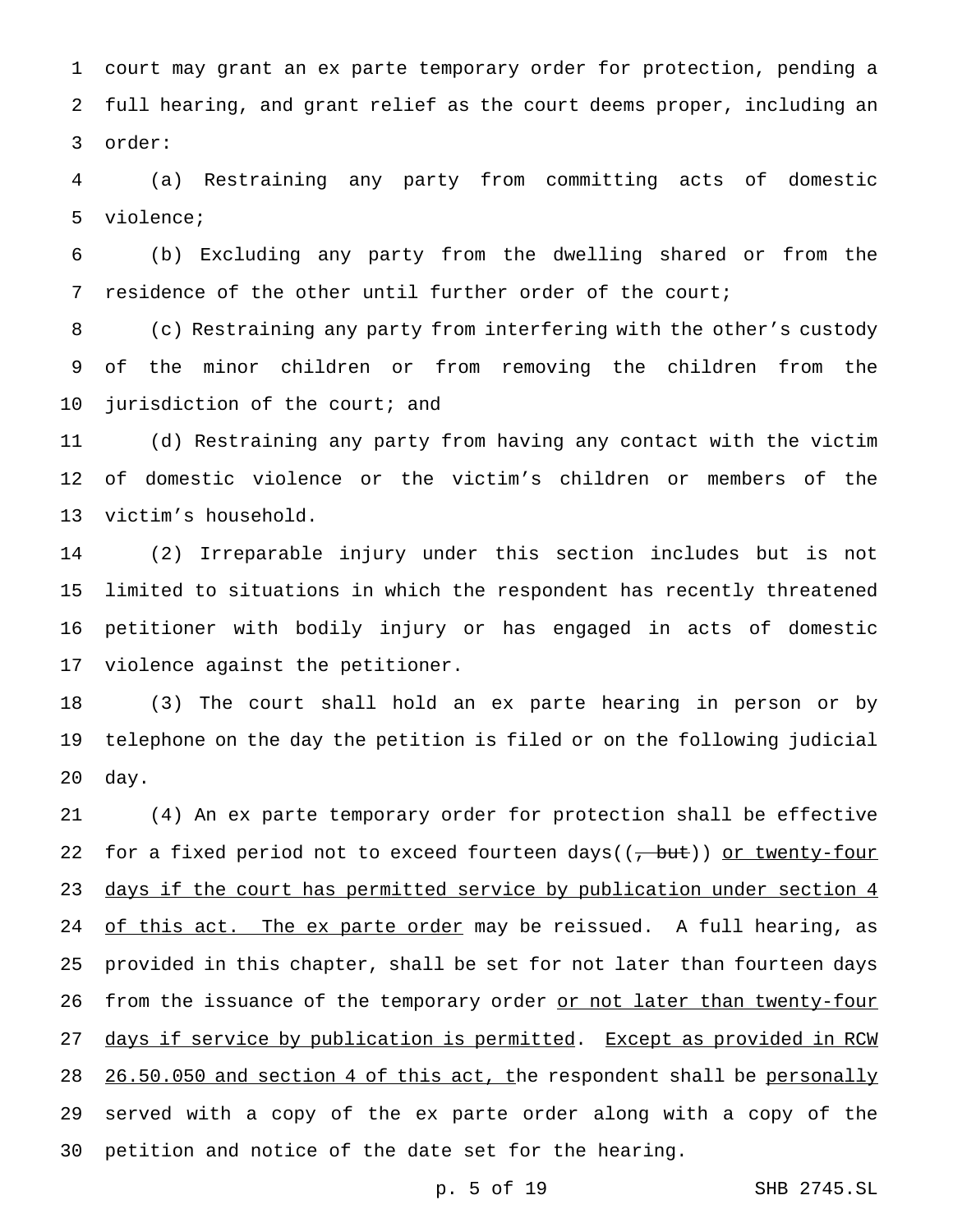NEW SECTION. **Sec. 4.** A new section is added to chapter 26.50 RCW to read as follows:

 (1) If the respondent was not personally served with the petition, notice of hearing, and ex parte order before the hearing, the court shall reset the hearing for twenty-four days from the date of entry of the order and may order service by publication instead of personal service under the following circumstances:

 (a) The sheriff or municipal officer files an affidavit stating that the officer was unable to complete personal service upon the respondent. The affidavit must describe the number and types of 11 attempts the officer made to complete service;

 (b) The petitioner files an affidavit stating that the petitioner believes that the respondent is hiding from the server to avoid service. The petitioner's affidavit must state the reasons for the 15 belief that the petitioner is avoiding service;

 (c) The server has deposited a copy of the summons, in substantially the form prescribed in subsection (3) of this section, notice of hearing, and the ex parte order of protection in the post office, directed to the respondent at the respondent's last known address, unless the server states that the server does not know the respondent's address; and

 (d) The court finds reasonable grounds exist to believe that the respondent is concealing himself or herself to avoid service, and that further attempts to personally serve the respondent would be futile or unduly burdensome.

 (2) The court shall reissue the temporary order of protection not to exceed another twenty-four days from the date of reissuing the ex parte protection order and order to provide service by publication.

 (3) The publication shall be made in a newspaper of general circulation in the county where the petition was brought and in the SHB 2745.SL p. 6 of 19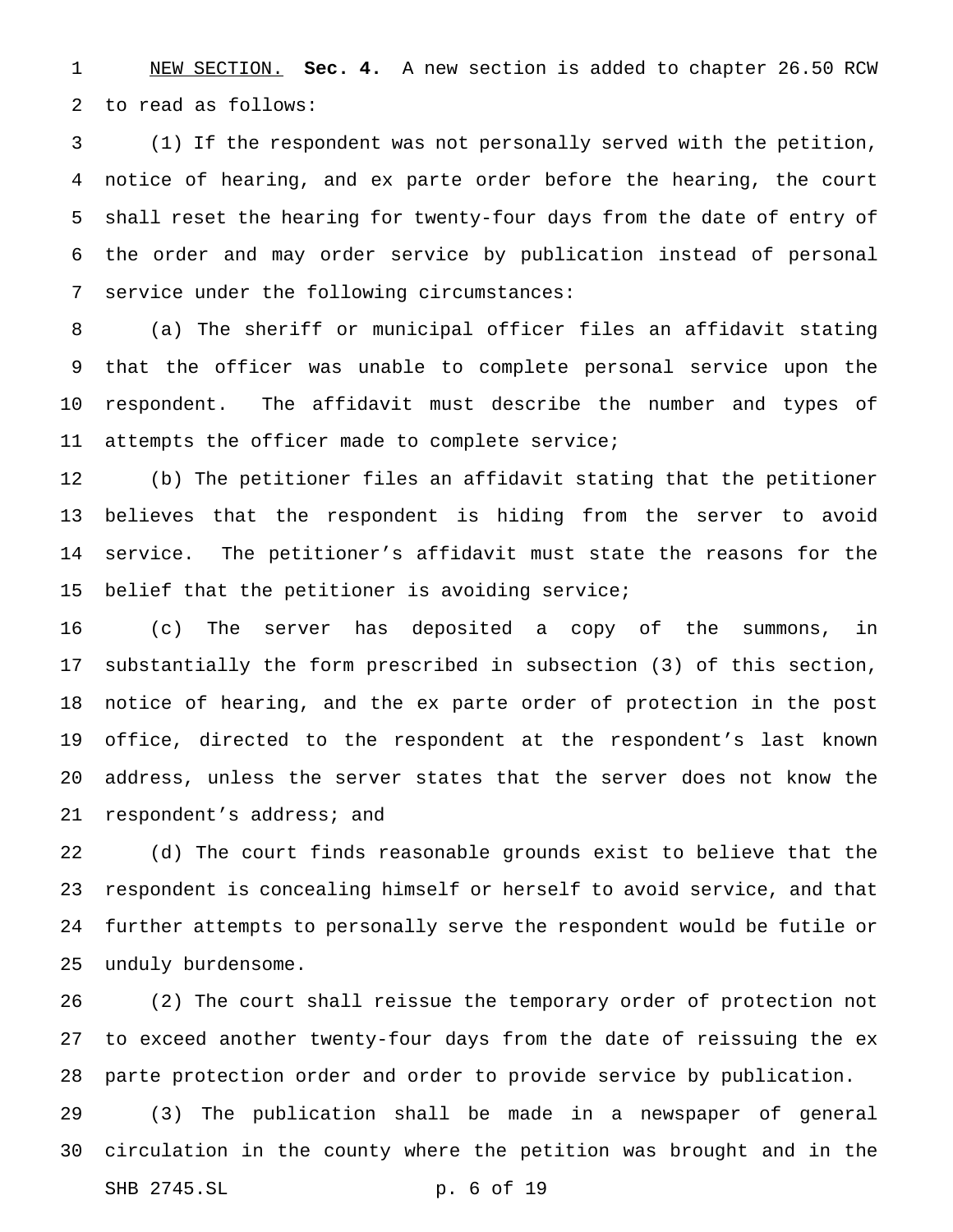county of the last known address of the respondent once a week for three consecutive weeks. The newspaper selected must be one of the three most widely circulated papers in the county. The publication of summons shall not be made until the court orders service by publication under this section. Service of the summons shall be considered complete when the publication has been made for three consecutive weeks. The summons must be signed by the petitioner. The summons shall contain the date of the first publication, and shall require the respondent upon whom service by publication is desired, to appear and answer the petition on the date set for the hearing. The summons shall also contain a brief statement of the reason for the petition and a summary of the provisions under the ex parte order. The summons shall be essentially in the following form:

14 In the ............... court of the state of Washington for the 15 county of ....................

 ............................., Petitioner vs.  $\theta$ 18 ............................., Respondent

The state of Washington to ..................... (respondent):

 You are hereby summoned to appear on the ....... day of ..........., 19...., at ..... a.m./p.m., and respond to the petition. If you fail to respond, an order of protection will be issued against you pursuant to the provisions of the domestic violence protection act, chapter 26.50 RCW, for a minimum of one year from the date you are required to appear. A temporary order of protection has been issued against you, restraining you from the following: (Insert a brief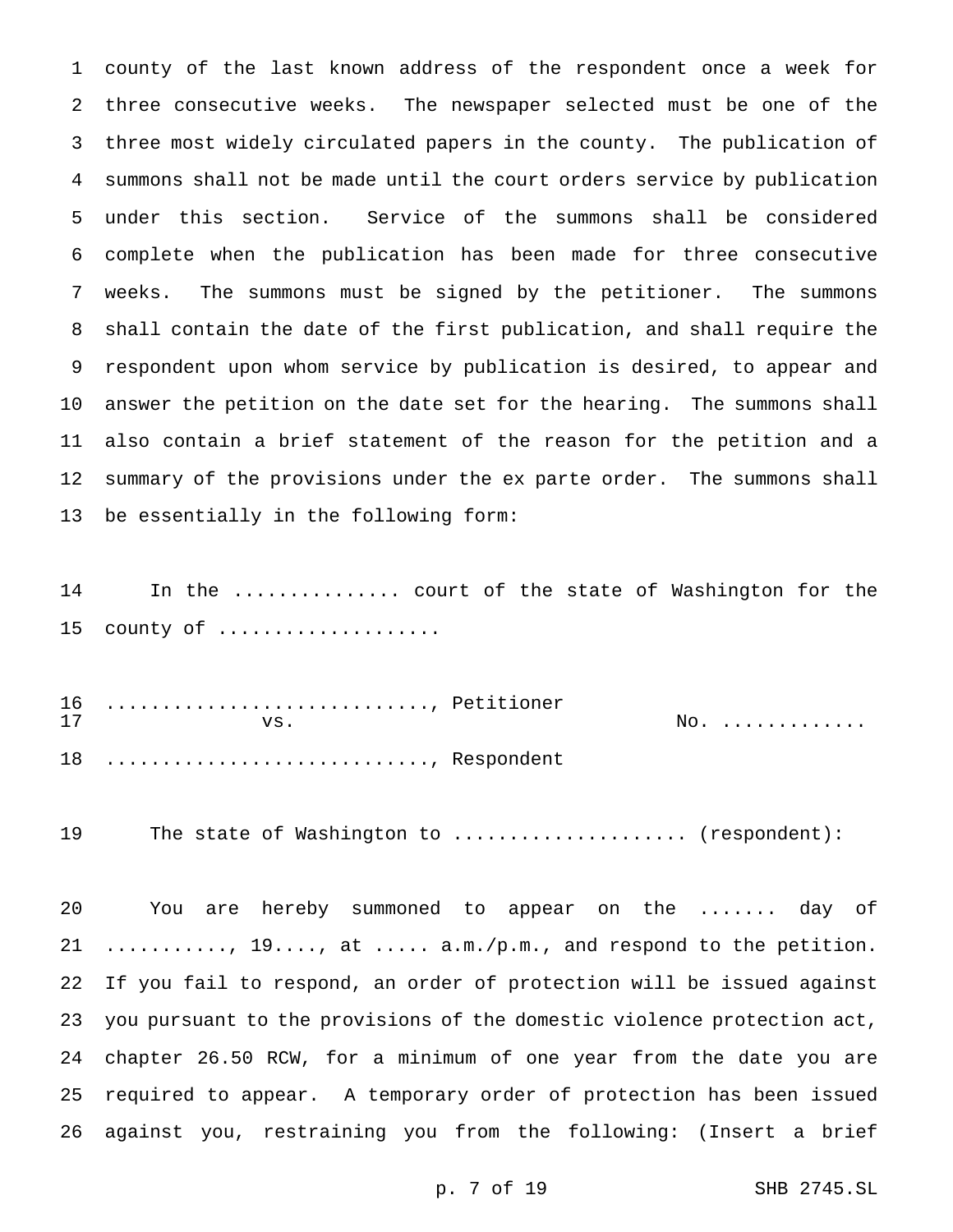statement of the provisions of the ex parte order). A copy of the petition, notice of hearing, and ex parte order has been filed with the clerk of this court.

 ................................... Petitioner ........................

 NEW SECTION. **Sec. 5.** A new section is added to chapter 26.50 RCW to read as follows:

 Following completion of service by publication as provided in section 4 of this act, if the respondent fails to appear at the hearing, the court may issue an order of protection as provided in RCW 26.50.060. That order must be served pursuant to RCW 26.50.090, and forwarded to the appropriate law enforcement agency pursuant to RCW 26.50.100.

 **Sec. 6.** RCW 26.50.090 and 1985 c 303 s 6 are each amended to read as follows:

 (1) An order issued under this chapter shall be personally served 17 upon the respondent, except as provided in subsections (6) and (8) of this section.

 (2) The sheriff of the county or the peace officers of the municipality in which the respondent resides shall serve the respondent personally unless the petitioner elects to have the respondent served by a private party.

 (3) If service by a sheriff or municipal peace officer is to be used, the clerk of the court shall have a copy of any order issued under this chapter forwarded on or before the next judicial day to the appropriate law enforcement agency specified in the order for service upon the respondent. Service of an order issued under this chapter SHB 2745.SL p. 8 of 19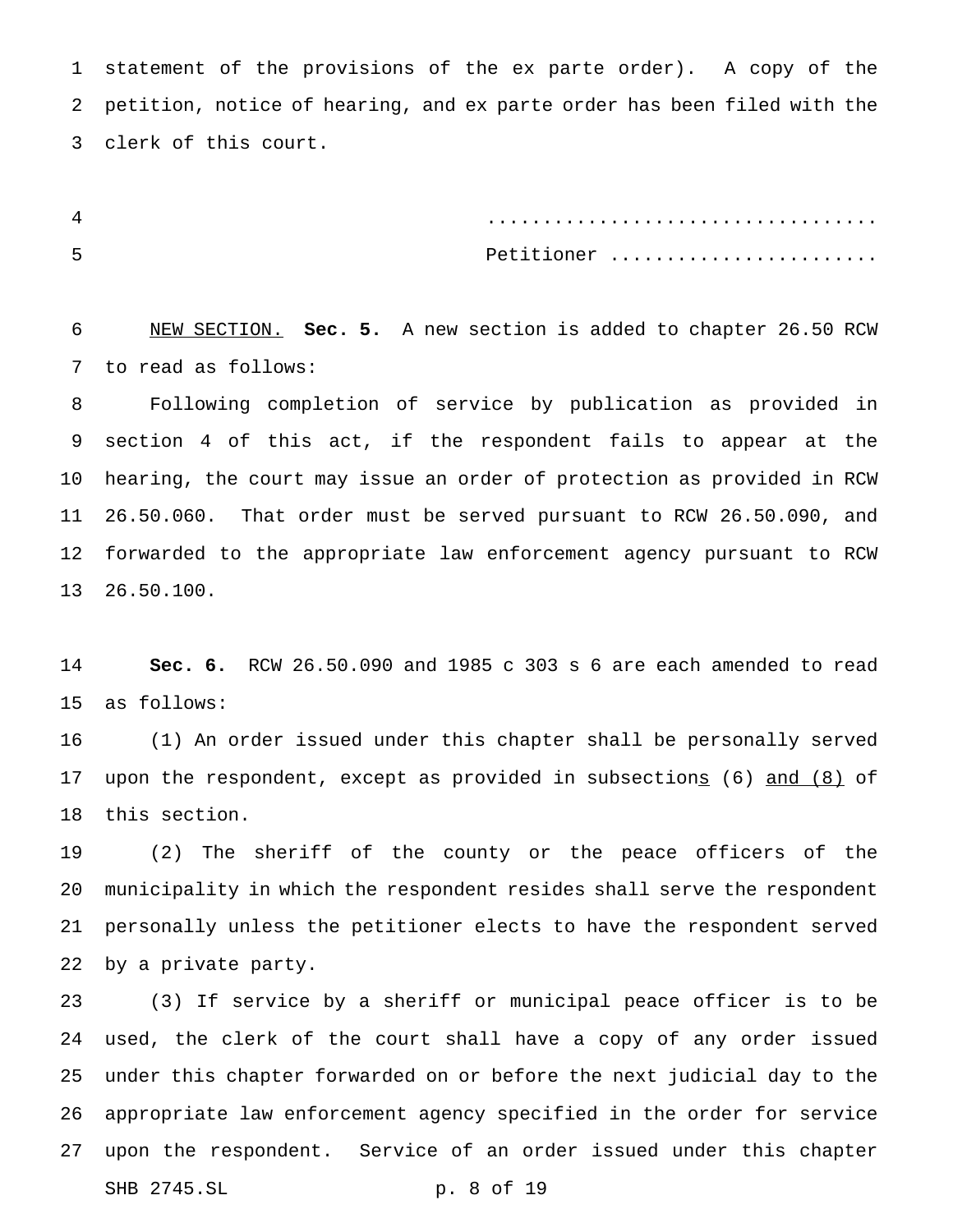shall take precedence over the service of other documents unless they are of a similar emergency nature.

 (4) If the sheriff or municipal peace officer cannot complete service upon the respondent within ten days, the sheriff or municipal peace officer shall notify the petitioner. The petitioner shall provide information sufficient to permit notification.

 (5) Returns of service under this chapter shall be made in accordance with the applicable court rules.

 (6) If an order entered by the court recites that the respondent appeared in person before the court, the necessity for further service is waived and proof of service of that order is not necessary.

 (7) Except in cases where the petitioner is granted leave to proceed in forma pauperis, municipal police departments serving documents as required under this chapter may collect the same fees for service and mileage authorized by RCW 36.18.040 to be collected by sheriffs.

 (8) If the court previously entered an order allowing service by 18 publication of the notice of hearing and temporary order of protection 19 pursuant to section 4 of this act, the court may permit service by publication of the order of protection issued under RCW 26.50.060. Service by publication must comply with the requirements of section 4 22 of this act. The court order must state whether the court permitted 23 service by publication.

 **Sec. 7.** RCW 26.50.100 and 1984 c 263 s 11 are each amended to read as follows:

26 (1) A copy of an order for protection granted under this chapter shall be forwarded by the clerk of the court on or before the next judicial day to the appropriate law enforcement agency specified in the order.

p. 9 of 19 SHB 2745.SL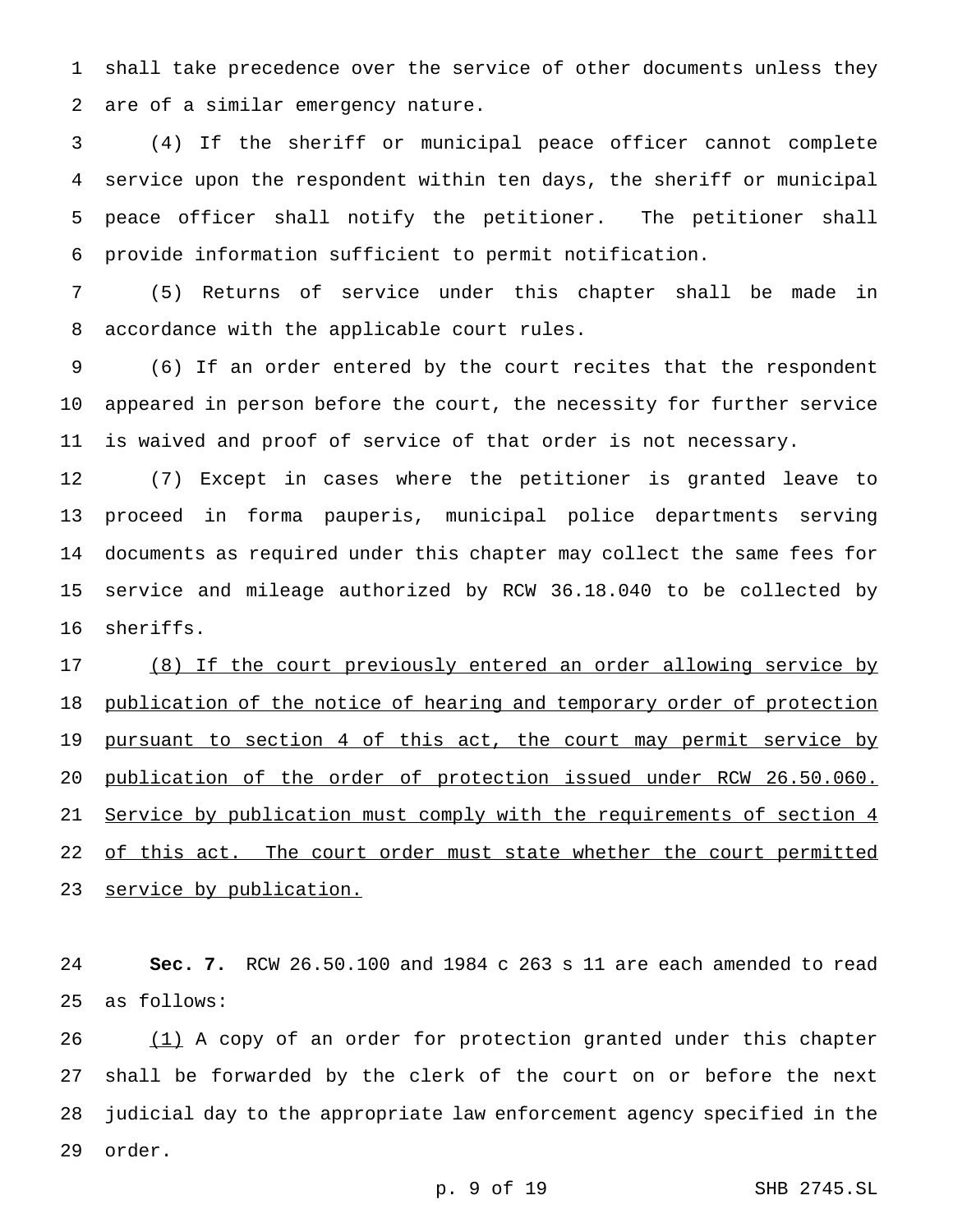Upon receipt of the order, the law enforcement agency shall 2 forthwith enter the order ((for one year)) into any computer-based criminal intelligence information system available in this state used 4 by law enforcement agencies to list outstanding warrants. The law enforcement agency shall expunge expired orders from the computer system. Entry into the law enforcement information system constitutes notice to all law enforcement agencies of the existence of the order. The order is fully enforceable in any county in the state.

 (2) The information entered into the computer-based system shall 10 include notice to law enforcement whether the order was personally 11 served or served by publication.

 NEW SECTION. **Sec. 8.** A new section is added to chapter 26.50 RCW to read as follows:

 (1) When the court issues an ex parte order pursuant to RCW 26.50.070 or an order of protection ordered issued pursuant to RCW 26.50.060, the court shall advise the petitioner that the respondent may not be subjected to the penalties set forth in RCW 26.50.110 for a violation of the order unless the respondent knows of the order.

 (2) When a peace officer investigates a report of an alleged violation of an order for protection issued under this chapter the officer shall attempt to determine whether the respondent knew of the existence of the protection order. If the officer determines that the respondent did not or probably did not know about the protection order, the officer shall make reasonable efforts to obtain a copy of the protection order and serve it on the respondent during the investigation.

 NEW SECTION. **Sec. 9.** A new section is added to chapter 26.50 RCW to read as follows:

SHB 2745.SL p. 10 of 19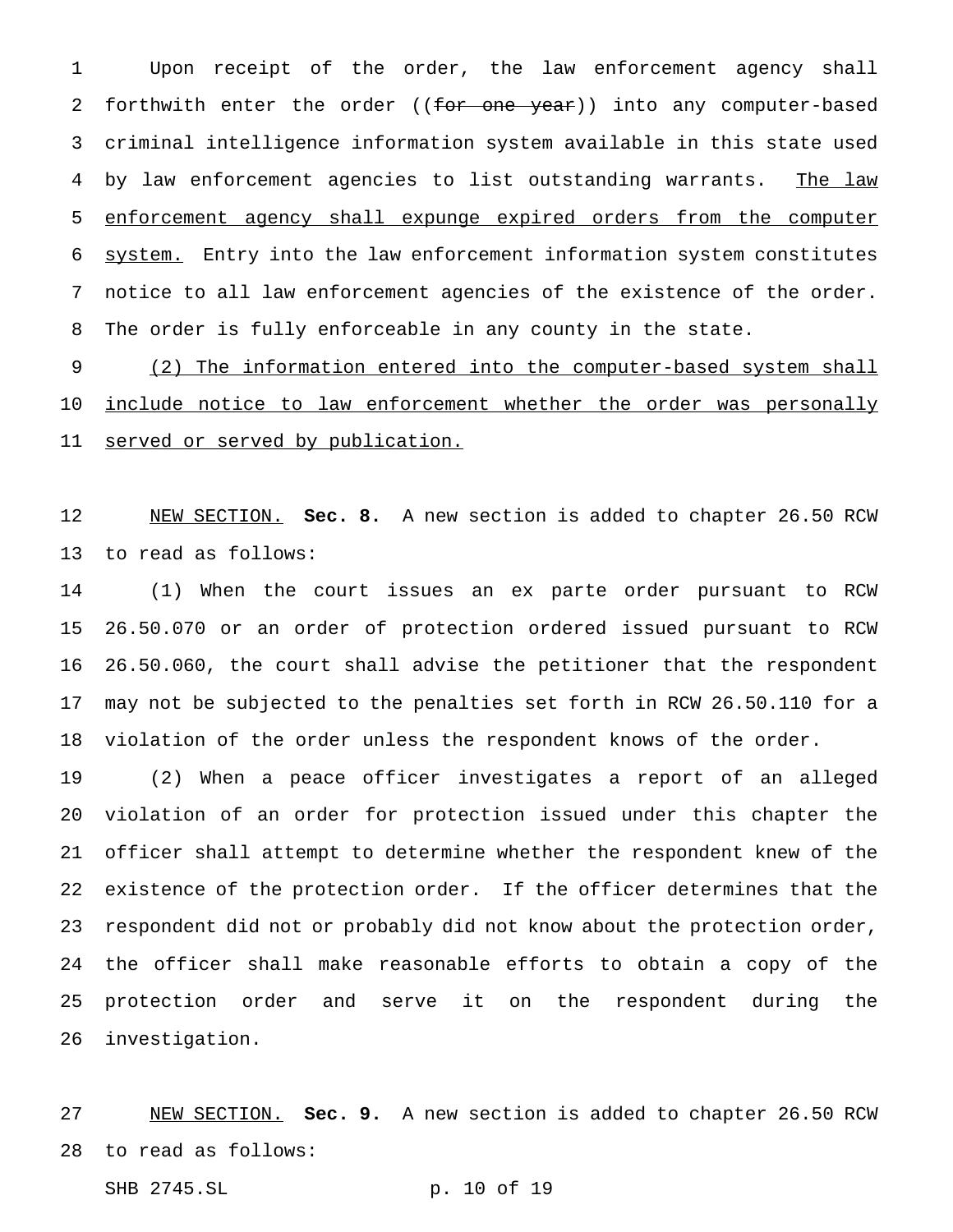The court may permit service by publication under this chapter only if the petitioner pays the cost of publication unless the county legislative authority allocates funds for service of process by publication for petitioners who are granted leave to proceed in forma pauperis.

 **Sec. 10.** RCW 10.14.070 and 1987 c 280 s 7 are each amended to read as follows:

 Upon receipt of the petition, the court shall order a hearing which shall be held not later than fourteen days from the date of the order. 10 Except as provided in section 12 of this act, personal service shall be made upon the respondent not less than five court days before the 12 hearing. If timely personal service cannot be made, the court ((may)) 13 shall set a new hearing date and shall either require additional 14 attempts at obtaining personal service or permit service by publication 15 as provided by section 12 of this act. If the court permits service by 16 publication, the court shall set the hearing date not later than 17 twenty-four days from the date of the order. The court may issue an ex parte order for protection pending the hearing as provided in RCW 10.14.080 and section 12 of this act.

 **Sec. 11.** RCW 10.14.080 and 1987 c 280 s 8 are each amended to read as follows:

 (1) Upon filing a petition for a civil antiharassment protection order under this chapter, the petitioner may obtain an ex parte temporary antiharassment protection order. An ex parte temporary antiharassment protection order may be granted with or without notice upon the filing of an affidavit which, to the satisfaction of the court, shows reasonable proof of unlawful harassment of the petitioner by the respondent and that great or irreparable harm will result to the

p. 11 of 19 SHB 2745.SL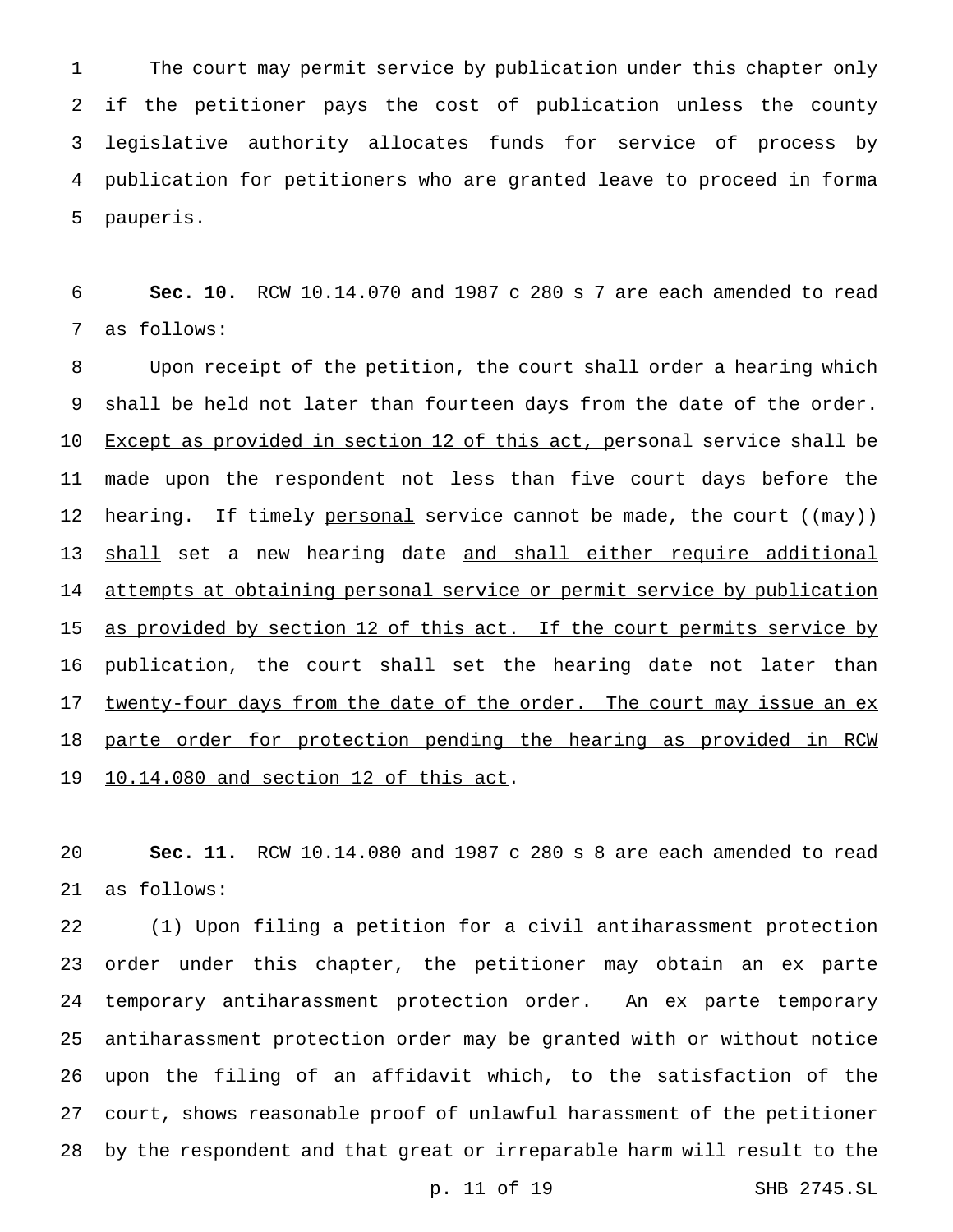1 petitioner if the temporary antiharassment protection order is not 2 granted.

 (2) An ex parte temporary antiharassment protection order shall be 4 effective for a fixed period not to exceed fourteen days( $(\tau$  but)) or twenty-four days if the court has permitted service by publication under section 12 of this act. The ex parte order may be reissued. A full hearing, as provided in this chapter, shall be set for not later 8 than fourteen days from the issuance of the temporary order or not 9 later than twenty-four days if service by publication is permitted. Except as provided in RCW 10.14.070 and section 12 of this act, the respondent shall be personally served with a copy of the ex parte order along with a copy of the petition and notice of the date set for the 13 hearing.

14 (3) At the hearing, if the court finds by a preponderance of the 15 evidence that unlawful harassment exists, a civil antiharassment 16 protection order shall issue prohibiting such unlawful harassment.

17 (4) An order issued under this chapter shall be effective for not 18 more than one year unless the court finds that the respondent is likely 19 to resume unlawful harassment of the petitioner when the order expires. 20 If so, the court may enter an order for a fixed time exceeding one year 21 or may enter a permanent antiharassment protection order. The court 22 shall not enter an order that is effective for more than one year if 23 the order restrains the respondent from contacting the respondent's 24 minor children. If the petitioner seeks relief for a period longer 25 than one year on behalf of the respondent's minor children, the court 26 shall advise the petitioner that the petitioner may apply for renewal 27 of the order as provided in this chapter or if appropriate may seek 28 relief pursuant to chapter 26.09 or 26.10 RCW.

29 (5) At any time within the three months before the expiration of 30 the order, the petitioner may apply for a renewal of the order by SHB 2745.SL p. 12 of 19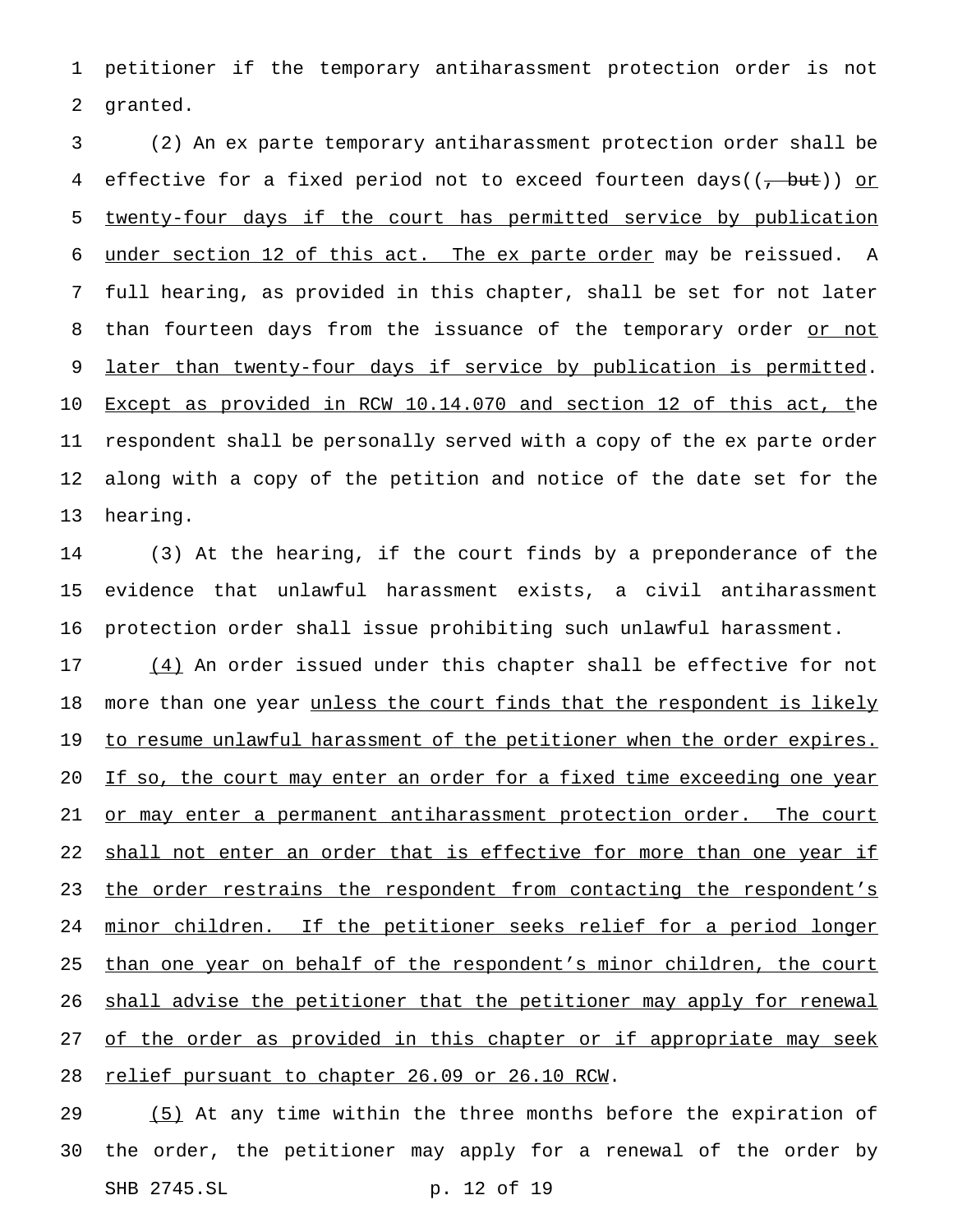1 filing a ((new)) petition ((under this chapter)) for renewal. The 2 petition for renewal shall state the reasons why the petitioner seeks 3 to renew the protection order. Upon receipt of the petition for 4 renewal, the court shall order a hearing which shall be not later than 5 fourteen days from the date of the order. Except as provided in 6 section 12 of this act, personal service shall be made upon the 7 respondent not less than five days before the hearing. If timely 8 service cannot be made the court shall set a new hearing date and shall 9 either require additional attempts at obtaining personal service or 10 permit service by publication as provided by section 12 of this act. 11 If the court permits service by publication, the court shall set the 12 new hearing date not later than twenty-four days from the date of the 13 order. If the order expires because timely service cannot be made the 14 court shall grant an ex parte order of protection as provided in this 15 section. The court shall grant the petition for renewal unless the 16 respondent proves by a preponderance of the evidence that the 17 respondent will not resume harassment of the petitioner when the order 18 expires. The court may renew the protection order for another fixed 19 time period or may enter a permanent order as provided in subsection 20 (4) of this section.

 $((4+))$  (6) The court, in granting an ex parte temporary antiharassment protection order or a civil antiharassment protection order, shall have broad discretion to grant such relief as the court deems proper, including an order:

25 (a) Restraining the respondent from making any attempts to contact 26 the petitioner;

27 (b) Restraining the respondent from making any attempts to keep the 28 petitioner under surveillance; and

29 (c) Requiring the respondent to stay a stated distance from the 30 petitioner's residence and workplace.

p. 13 of 19 SHB 2745.SL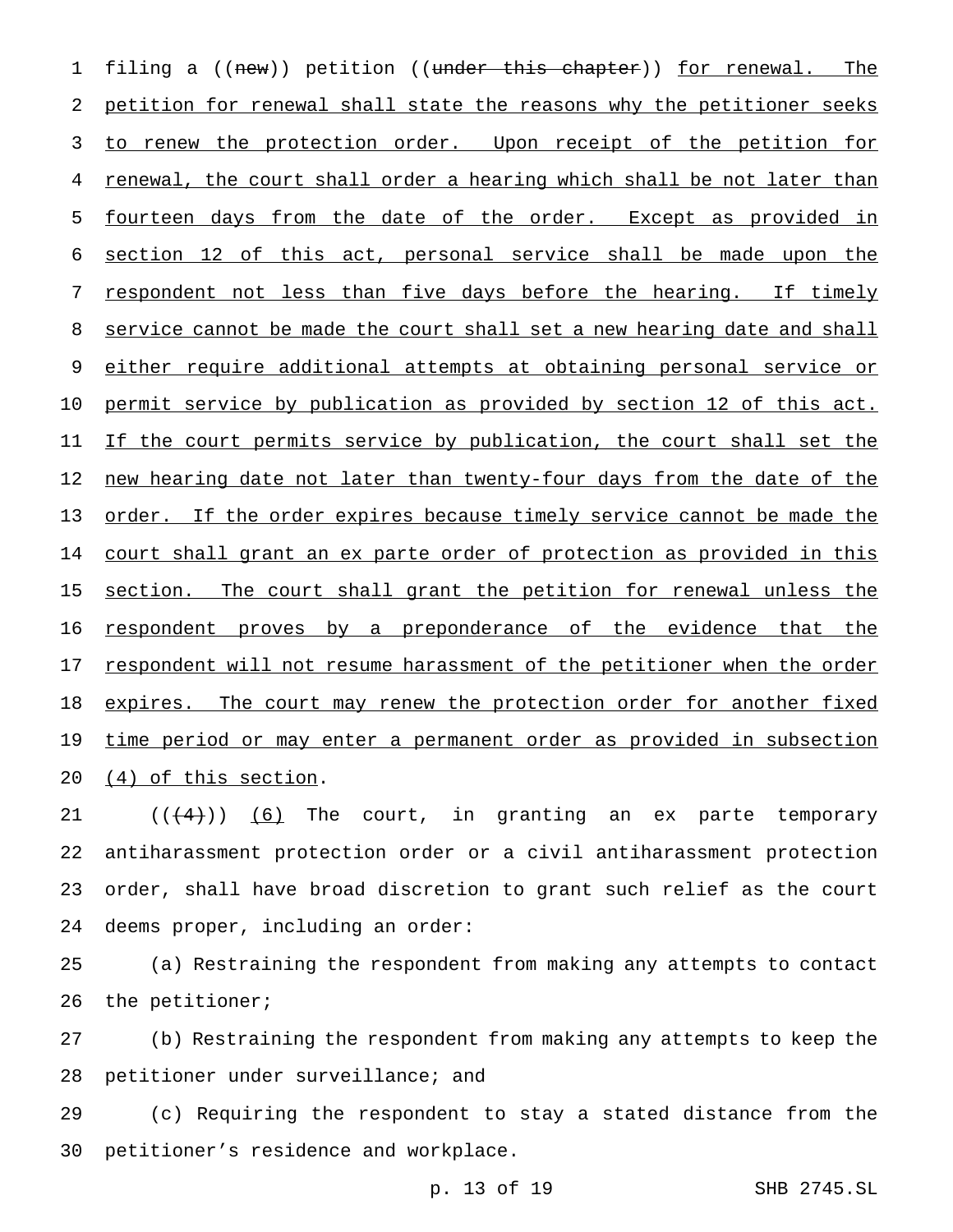1 (((5)) (7) A petitioner may not obtain an ex parte temporary antiharassment protection order against a respondent if the petitioner has previously obtained two such ex parte orders against the same respondent but has failed to obtain the issuance of a civil antiharassment protection order unless good cause for such failure can be shown.

 (8) The court order shall specify the date an order issued pursuant to subsections (4) and (5) of this section expires if any. The court 9 order shall also state whether the court issued the protection order 10 following personal service or service by publication and whether the 11 court has approved service by publication of an order issued under this section.

 NEW SECTION. **Sec. 12.** A new section is added to chapter 10.14 RCW to read as follows:

 (1) If the respondent was not personally served with the petition, notice of hearing, and ex parte order before the hearing, the court shall reset the hearing for twenty-four days from the date of entry of the order and may order service by publication instead of personal service under the following circumstances:

 (a) The sheriff or municipal officer files an affidavit stating that the officer was unable to complete personal service upon the respondent. The affidavit must describe the number and types of attempts the officer made to complete service;

 (b) The petitioner files an affidavit stating that the petitioner believes that the respondent is hiding from the server to avoid service. The petitioner's affidavit must state the reasons for the 27 belief that the petitioner is avoiding service;

 (c) The server has deposited a copy of the summons, in substantially the form prescribed in subsection (3) of this section,

SHB 2745.SL p. 14 of 19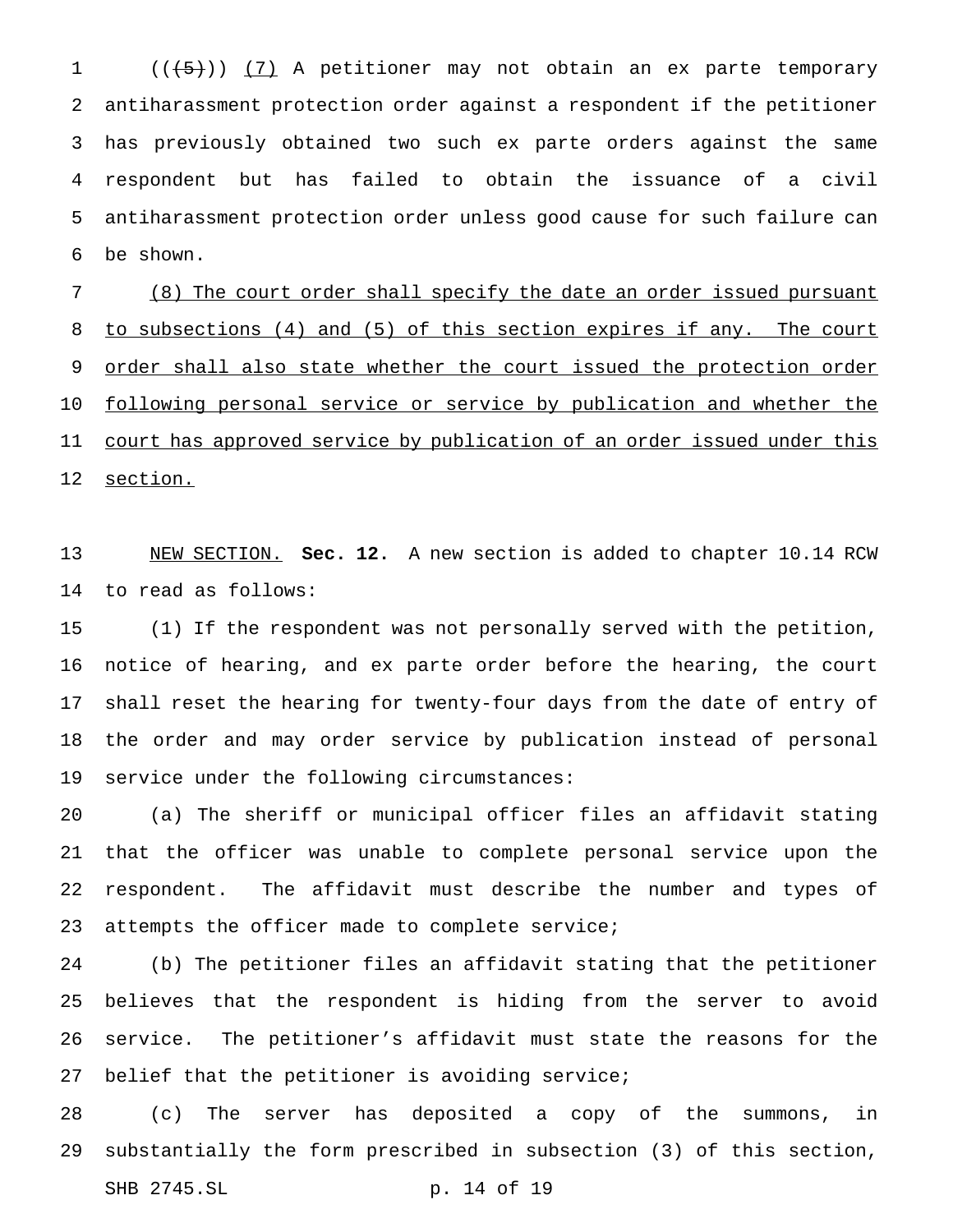notice of hearing, and the ex parte order of protection in the post office, directed to the respondent at the respondent's last known address, unless the server states that the server does not know the respondent's address; and

 (d) The court finds reasonable grounds exist to believe that the respondent is concealing himself or herself to avoid service, and that further attempts to personally serve the respondent would be futile or unduly burdensome.

 (2) The court shall reissue the temporary order of protection not to exceed another twenty-four days from the date of reissuing the ex parte protection order and order to provide service by publication.

 (3) The publication shall be made in a newspaper of general circulation in the county where the petition was brought and in the county of the last known address of the respondent once a week for three consecutive weeks. The newspaper selected must be one of the three most widely circulated papers in the county. The publication of summons shall not be made until the court orders service by publication under this section. Service of the summons shall be considered complete when the publication has been made for three consecutive weeks. The summons must be signed by the petitioner. The summons shall contain the date of the first publication, and shall require the respondent upon whom service by publication is desired, to appear and answer the petition on the date set for the hearing. The summons shall also contain a brief statement of the reason for the petition and a summary of the provisions under the ex parte order. The summons shall be essentially in the following form:

 In the ............... court of the state of Washington for the 28 county of ....................

p. 15 of 19 SHB 2745.SL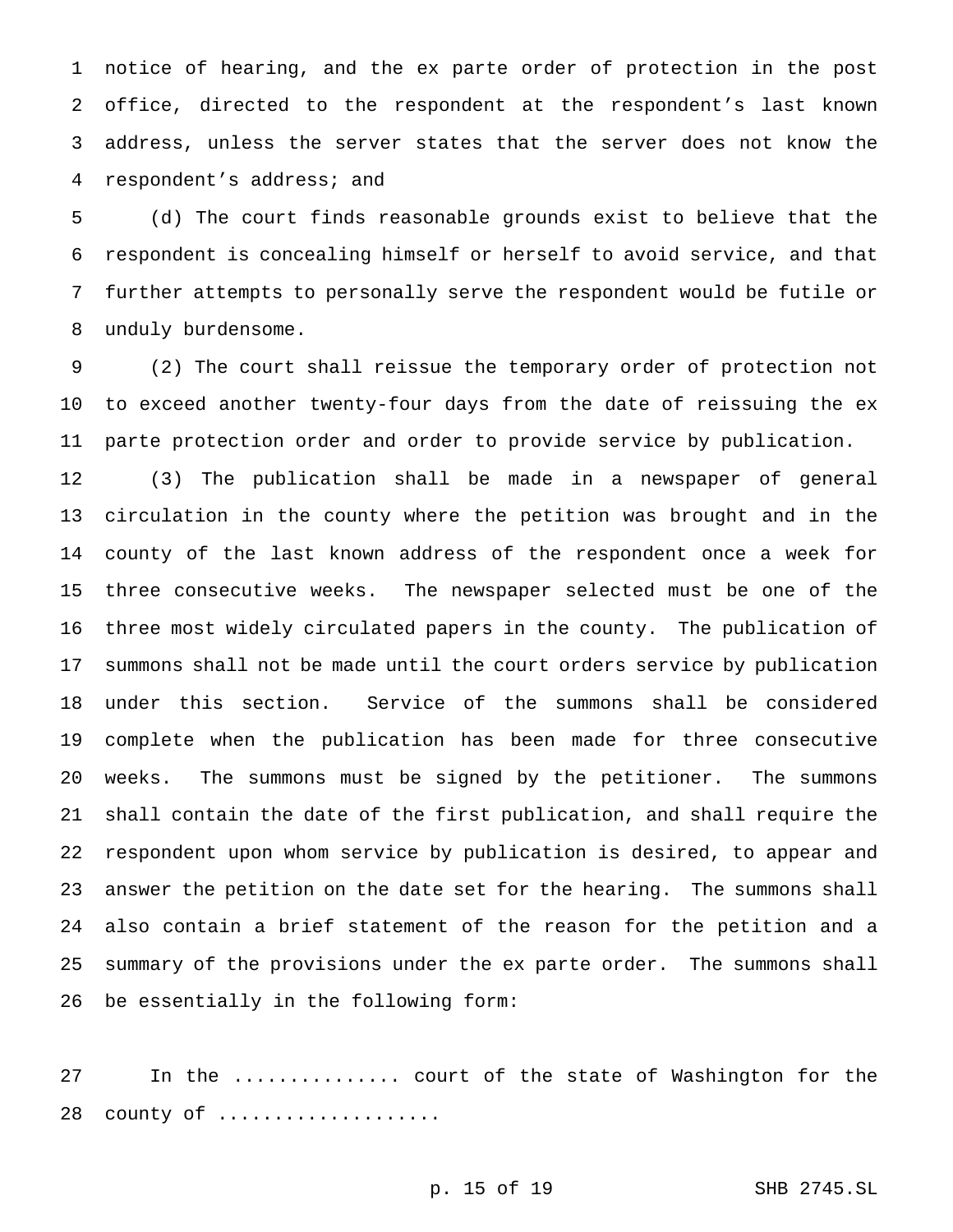| 2 | 1 , Petitioner<br>vs |  | No. |
|---|----------------------|--|-----|
|   | 3 , Respondent       |  |     |

The state of Washington to ..................... (respondent):

 You are hereby summoned to appear on the ....... day of ..........., 19...., at ..... a.m/p.m., and respond to the petition. If you fail to respond, an order of protection will be issued against you pursuant to the provisions of chapter 10.14 RCW, for a minimum of one year from the date you are required to appear. A temporary order of protection has been issued against you, restraining you from the following: (Insert a brief statement of the provisions of the ex parte order). A copy of the petition, notice of hearing, and ex parte order has been filed with the clerk of this court.

 ................................... Petitioner ........................

 NEW SECTION. **Sec. 13.** A new section is added to chapter 10.14 RCW to read as follows:

 Following completion of service by publication as provided in section 12 of this act, if the respondent fails to appear at the hearing, the court may issue an order of protection as provided in RCW 10.14.080. That order must be served pursuant to RCW 10.14.100, and forwarded to the appropriate law enforcement agency pursuant to RCW 10.14.110.

 **Sec. 14.** RCW 10.14.090 and 1987 c 280 s 9 are each amended to read as follows:

SHB 2745.SL p. 16 of 19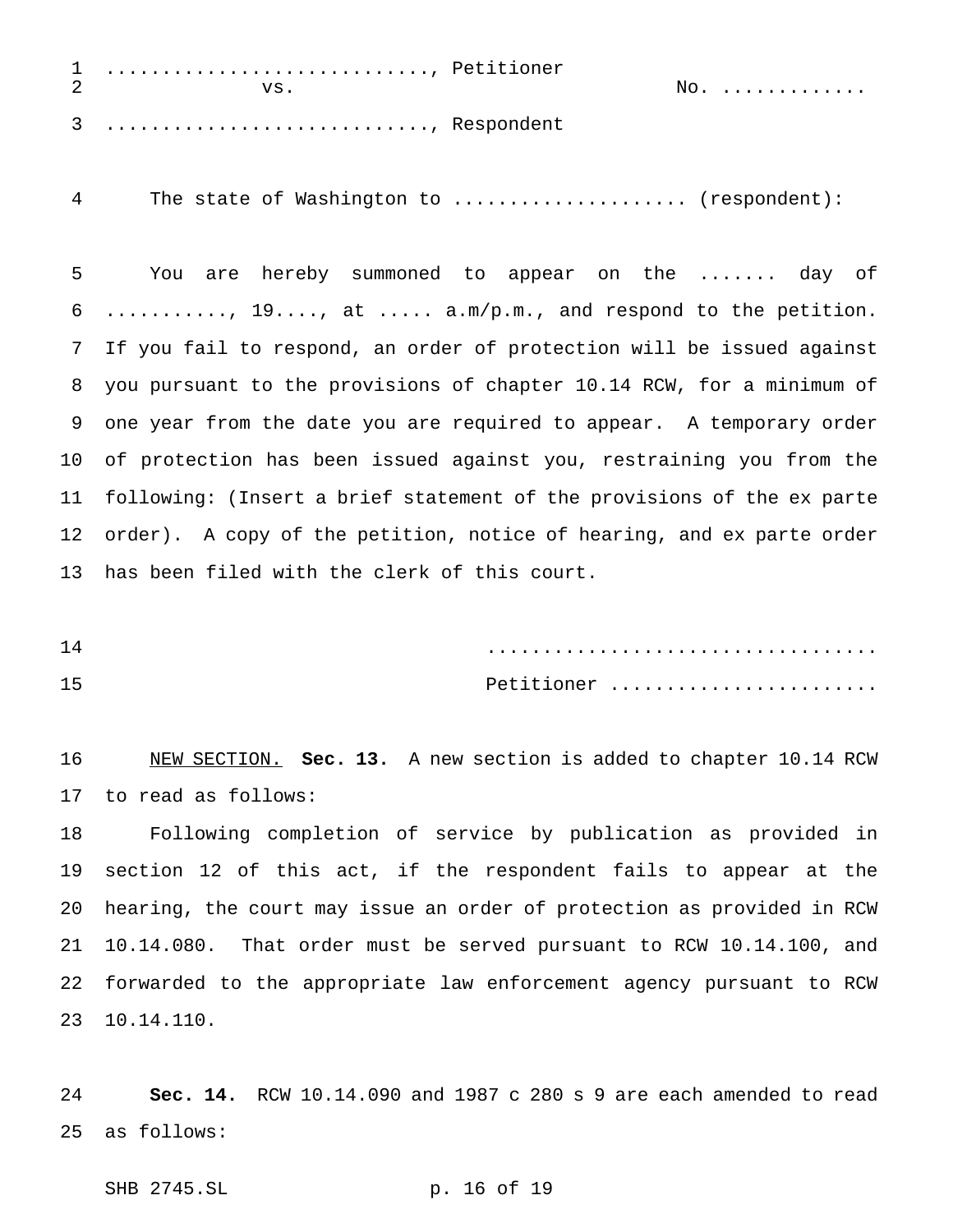(1) Nothing in this chapter shall preclude either party from representation by private counsel or from appearing on his or her own behalf.

 (2) The court may require the respondent to pay the filing fee and court costs, including service fees, and to reimburse the petitioner for costs incurred in bringing the action, including a reasonable attorney's fee. If the petitioner has been granted leave to proceed in forma pauperis, the court may require the respondent to pay the filing 9 fee and costs, including services fees, to the county or municipality 10 incurring the expense.

 **Sec. 15.** RCW 10.14.100 and 1987 c 280 s 10 are each amended to read as follows:

 (1) An order issued under this chapter shall be personally served 14 upon the respondent, except as provided in subsections (5) and (7) of this section.

 (2) The sheriff of the county or the peace officers of the municipality in which the respondent resides shall serve the respondent personally unless the petitioner elects to have the respondent served by a private party.

 (3) If the sheriff or municipal peace officer cannot complete service upon the respondent within ten days, the sheriff or municipal peace officer shall notify the petitioner.

 (4) Returns of service under this chapter shall be made in accordance with the applicable court rules.

 (5) If an order entered by the court recites that the respondent appeared in person before the court, the necessity for further service is waived and proof of service of that order is not necessary.

 (6) Except in cases where the petitioner is granted leave to proceed in forma pauperis, municipal police departments serving

p. 17 of 19 SHB 2745.SL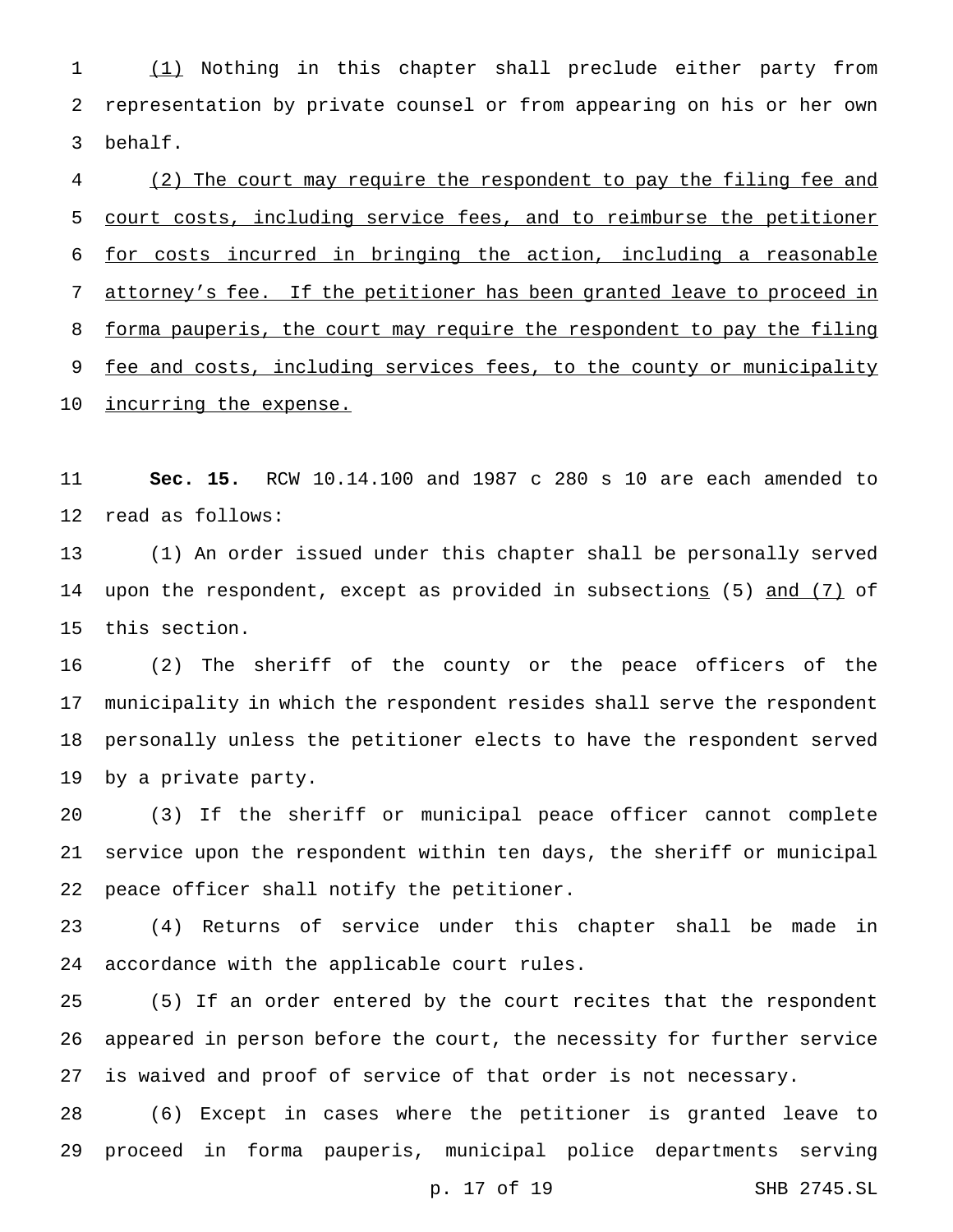documents as required under this chapter may collect the same fees for service and mileage authorized by RCW 36.18.040 to be collected by sheriffs.

 (7) If the court previously entered an order allowing service by publication of the notice of hearing and temporary order of protection pursuant to section 12 of this act, the court may permit service by publication of the order of protection issued under RCW 10.14.080. 8 Service by publication must comply with the requirements of section 12 of this act.

 **Sec. 16.** RCW 10.14.110 and 1987 c 280 s 11 are each amended to read as follows:

12 (1) A copy of an antiharassment protection order granted under this chapter shall be forwarded by the clerk of the court on or before the next judicial day to the appropriate law enforcement agency specified in the order.

 Upon receipt of the order, the law enforcement agency shall 17 forthwith enter the order ((for one year)) into any computer-based criminal intelligence information system available in this state used 19 by law enforcement agencies to list outstanding warrants. The law enforcement agency shall expunge expired orders from the computer 21 system. Entry into the law enforcement information system constitutes notice to all law enforcement agencies of the existence of the order. The order is fully enforceable in any county in the state.

24 (2) The information entered into the computer-based system shall 25 include notice to law enforcement whether the order was personally 26 served or served by publication.

 NEW SECTION. **Sec. 17.** A new section is added to chapter 10.14 RCW to read as follows:

SHB 2745.SL p. 18 of 19